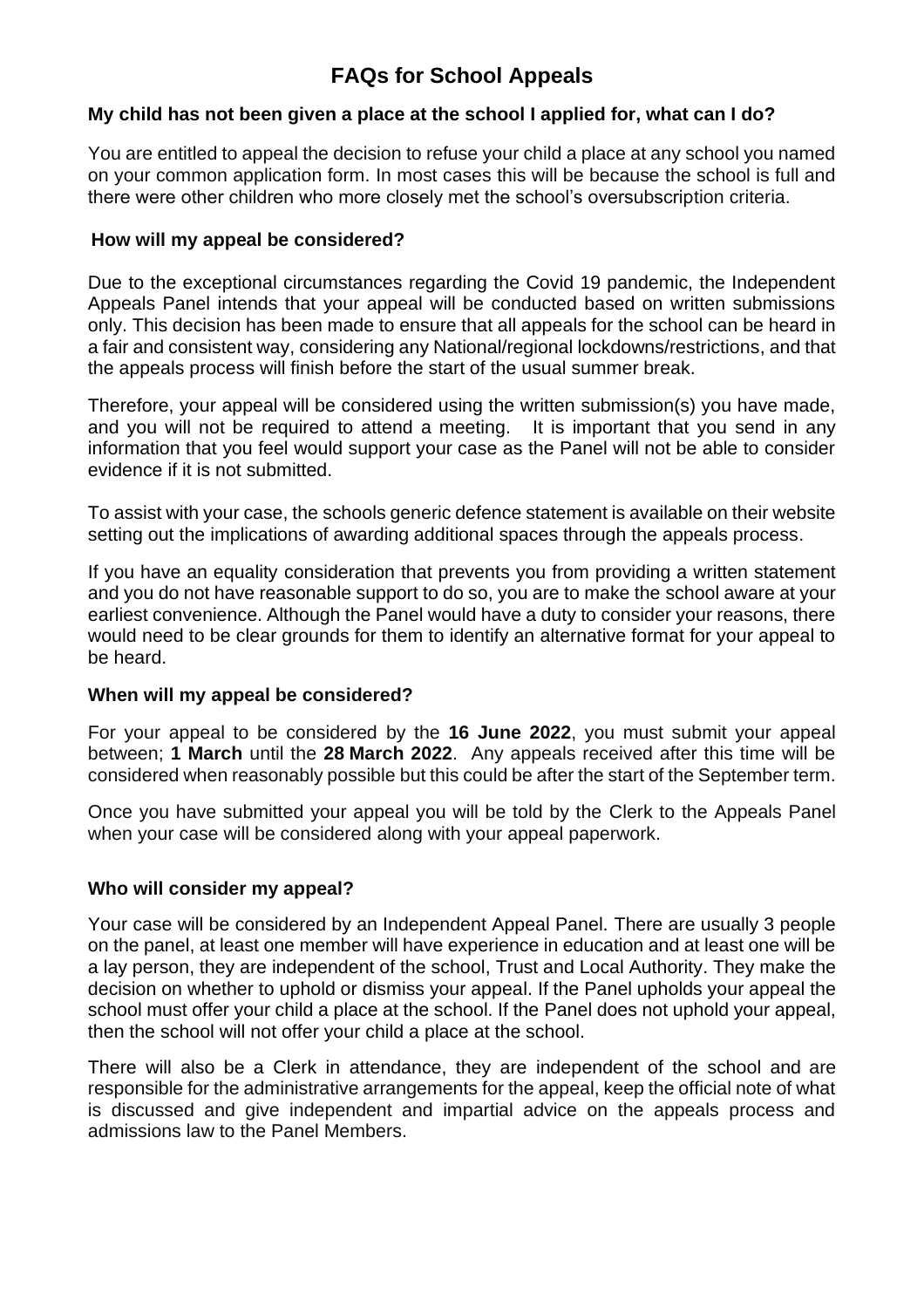#### **How do I make an appeal?**

Your appeal must be made in writing/email and the form and address details are available on the school's website.

# **What else should I do before I make an appeal?**

You should also consider accepting any offer of a school place you receive to ensure that your child has a place should your appeal not be successful. Accepting another offer has no bearing on your appeal and the appeals process and does not limit other options available to you.

#### **How do schools allocate places?**

When a school receives more applications from parents than it has places available, not every child can be successful in securing a school place.

The school will use its admissions criteria, also known as oversubscription criteria, to decide which children to allocate places to, this sets out the order in which they will allocate places. Before you make an appeal, it will be helpful for you to understand how the school allocated their places, so you can understand why your child did not get a place. You can do this by looking at the school's generic defence on the school's website.

# **What information does this school give to the Panel?**

Here are some key questions and answers that the Panel would normally ask the school in relation to the school case. This information is given to the Panel. For further information please refer to the school's generic defence statement.

• How many appeals have been successful in previous years and did this result in the school having to exceed its Published Admissions Number?

No appeals were successful in the last two years:

#### **2021 Appeals**

| <b>Admissions Appeals</b>                                                                     | Number of                        |                                 |                                           |
|-----------------------------------------------------------------------------------------------|----------------------------------|---------------------------------|-------------------------------------------|
|                                                                                               | (A)<br>Primary<br><b>Appeals</b> | (B)<br>Infant<br><b>Appeals</b> | (C)<br><b>Secondary</b><br><b>Appeals</b> |
| <b>Admissions appeals lodged</b>                                                              | 0                                | $\Omega$                        | 10                                        |
| Admissions appeals withdrawn                                                                  | 0                                | 0                               |                                           |
| Admissions appeals heard by<br>independent admissions committee                               | $\Omega$                         | 0                               | 9                                         |
| Admissions appeals heard by<br>independent admissions committee -<br>decided in parent favour | $\Omega$                         | $\Omega$                        | $\Omega$                                  |
| Admissions appeals heard by<br>independent admissions committee -<br>rejected                 | 0                                | 0                               | 9                                         |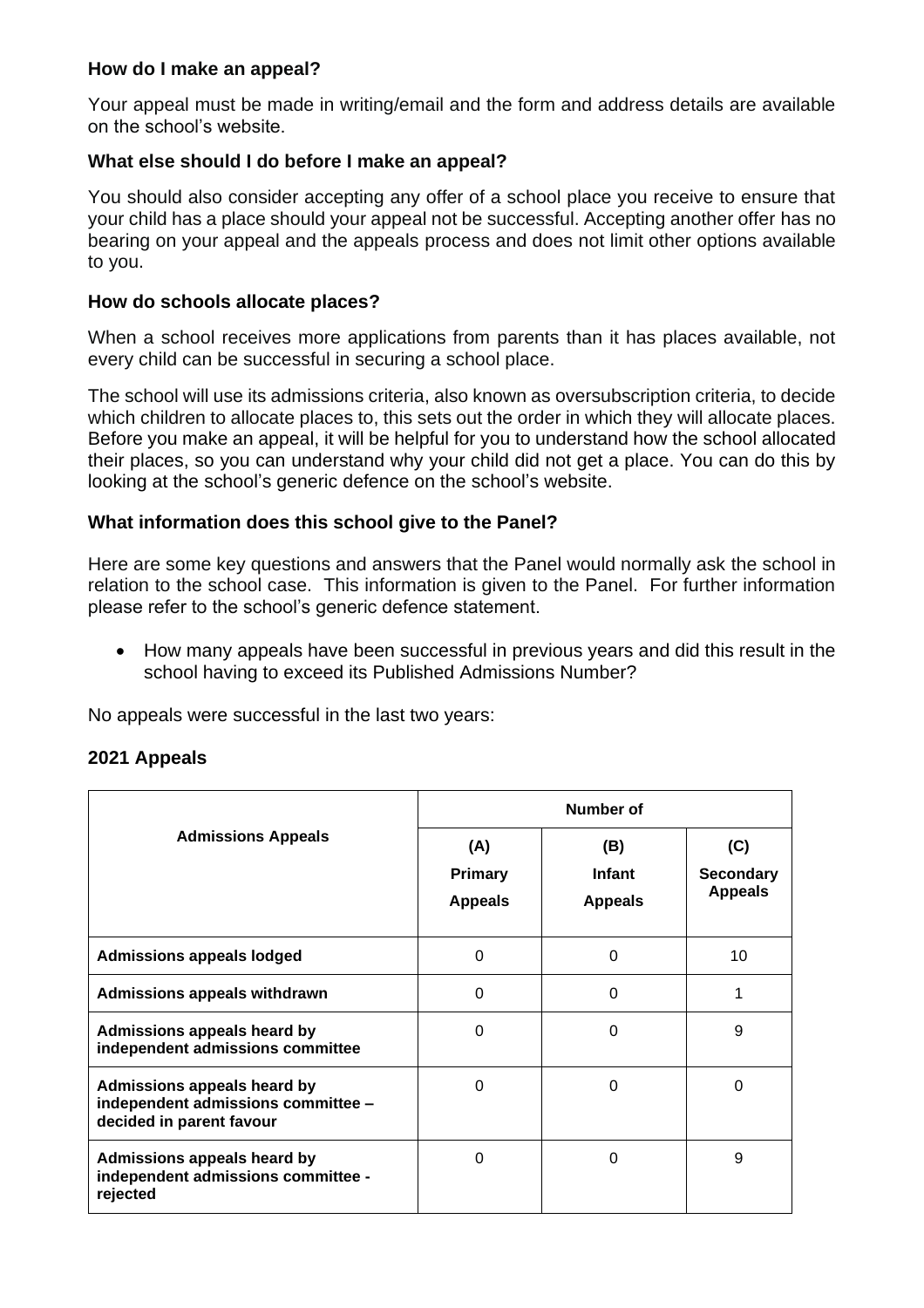#### **2020 APPEALS**

| <b>Admissions Appeals</b>                                                                     | <b>Number of</b>                        |                                 |                                           |
|-----------------------------------------------------------------------------------------------|-----------------------------------------|---------------------------------|-------------------------------------------|
|                                                                                               | (A)<br><b>Primary</b><br><b>Appeals</b> | (B)<br>Infant<br><b>Appeals</b> | (C)<br><b>Secondary</b><br><b>Appeals</b> |
| <b>Admissions appeals lodged</b>                                                              | $\Omega$                                | 0                               | 29                                        |
| <b>Admissions appeals withdrawn</b>                                                           | 0                                       | 0                               | 8                                         |
| <b>Admissions appeals heard by</b><br>independent admissions committee                        | $\Omega$                                | $\Omega$                        | 21                                        |
| Admissions appeals heard by<br>independent admissions committee -<br>decided in parent favour | $\Omega$                                | $\Omega$                        | 0                                         |
| <b>Admissions appeals heard by</b><br>independent admissions committee -<br>rejected          | 0                                       | 0                               | 21                                        |

• How do the school organise the classes?

We have 3 forms of entry, and we arrange them into 3 mixed ability classes for tutorials and non-core subjects. We then set them for Maths, English and Science.

• How many additional students can be accommodated in each class without impacting the level of education received?

None, our standard PAN is 90, which forms 3 classes of 30. There is no more room in any class. Due to the pressures on all schools in Ashford, we are over-PAN in all years and as such often have 31 or even 32 in each class already, following admission of EHCP, CiC and late applicants without school places.

• Are there any plans for the school to expand their facilities?

The school opened in 2013 and completed our new and refurbished buildings in 2019. They were specifically designed to house 3 forms of entry. There are no current plans to build any additional facilities. Without new buildings, we have no extra rooms and no capacity to add extra classes.

• How do you measure the home/school distance and how do you ensure it is correct?

We use the distance between the child's permanent home address and the school, measured in a straight line using the National Land and Property Gazetteer (NLPG) address point data. Distances are measured from a point defined as within the child's home to a point defined as within the school as specified by NLPG. The same address point on the school site is used for everybody.

• If the Panel decided that the school could admit additional pupils, what would be the impact on the school, in particular in relation to Health and Safety issues?

We could not fit them in, each class is at 30 as stated above, and often actually 31/32. Adding an additional child to any class would mean that specialist rooms such as Science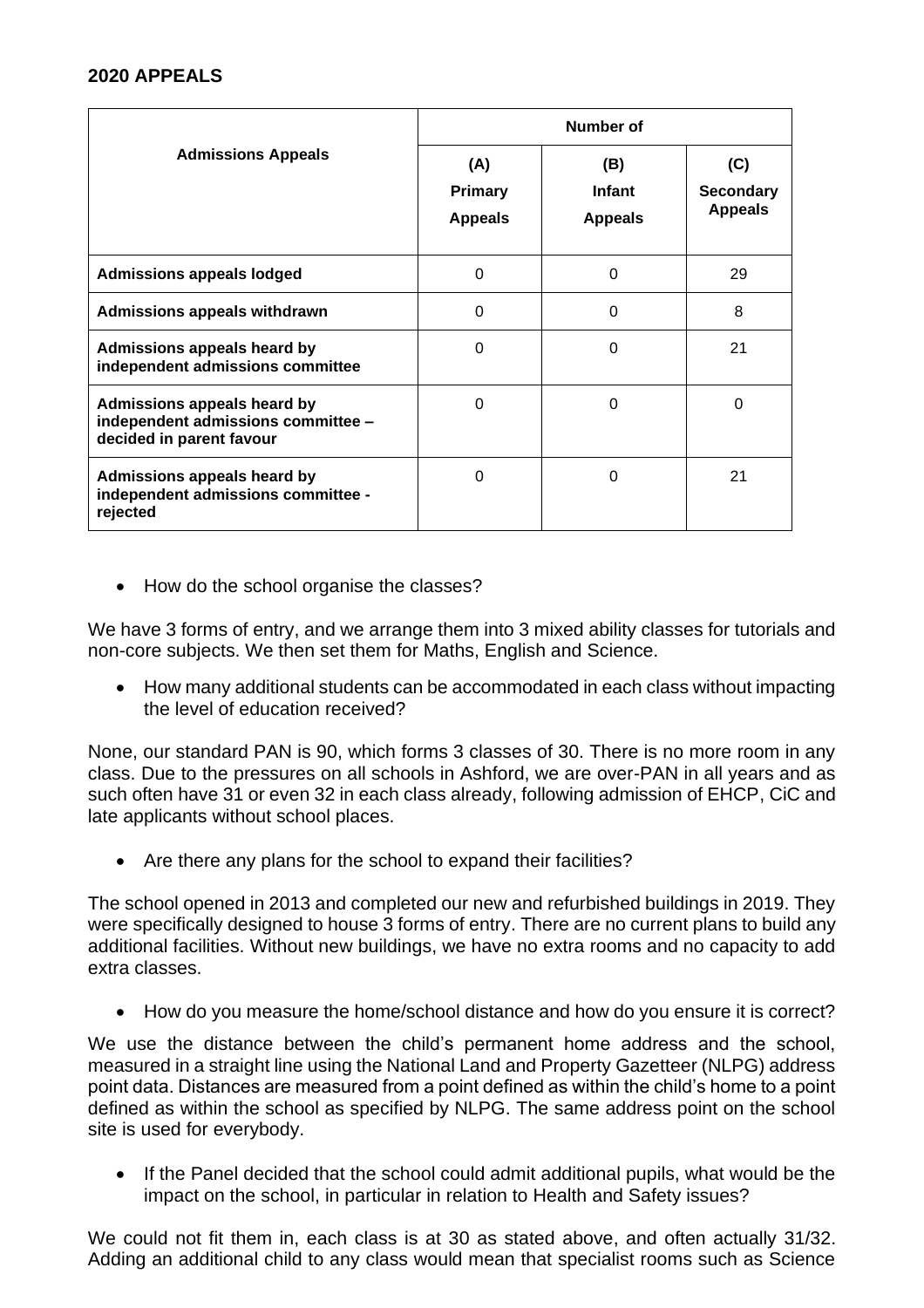and Cooking did not have an available place for them and that general rooms became overcrowded to the point that it would be hard for SEN and disabled students to circulate with mobility aids and hard for Teaching Assistants to access the students they support.

• What strategies are you able to put in place to ease the problem?

There is no way to increase the capacity of the rooms that are full. We are full as a school

so there are no spare classrooms to create a 4th class to reduce the average size.

# **What information should I give to the Panel?**

It's important that you clearly set out the reasons why your child should have a place at your choice of school. As your appeal will be conducted as a paper based exercise only and there will be no further opportunity for the Panel to ask you any individual questions in relation to your case.

You can make an appeal because you want your child to attend a particular school over any other, but the stronger your reasons, the better chance you have of your appeal being successful. You should focus on what the school can offer that meets your child's needs. This can include;

- what the school can offer that other schools cannot
- what the impact will be on your child in not attending the school of your choice.

Every school has a Published Admission Number (PAN). The PAN is the maximum number of pupils that they will admit to each year group. You may believe that the school could take additional pupils, if so, you could ask the school to provide you with information to help you make your case.

You can also appeal if you believe that the admission authority did not apply their admission arrangements properly and if they had applied them properly, they would have offered your child a place at the school. You should explain why you believe this is the case and refer to the part of the admission arrangements that you believe has not been applied properly.

You may wish to incorporate answers to some of the following questions that Panel Members would usually ask when relevant. Remember, there will be no further opportunity for the Panel to ask you any individual questions in relation to your case.

- Have you visited the school?
- What did you like about the school?
- When you looked round other schools what was it about **this** school that makes you believe it's the right/only school for your child?
- What can the school you want provide for your child that the offered school cannot?
- How will you get your child to the school allocated?
- What's the journey like to the school allocated?
- Are there any health/equality act issues raised in the case?
- What are the problems you will face if he/she does not get a place at the school?
- What support do you have locally?

Wye School is non-selective and so does not reject your child for any academic or sport or skills-based reason. Therefore, providing evidence that your child is able or sporty or artistic or musical will have no material impact on the chances of success for your appeal.

# **Is there anything that the Panel will not accept?**

Yes. Examples of schoolwork your child may have undertaken will not be accepted as the Panel will not be able to make a proper judgement about its quality. The members would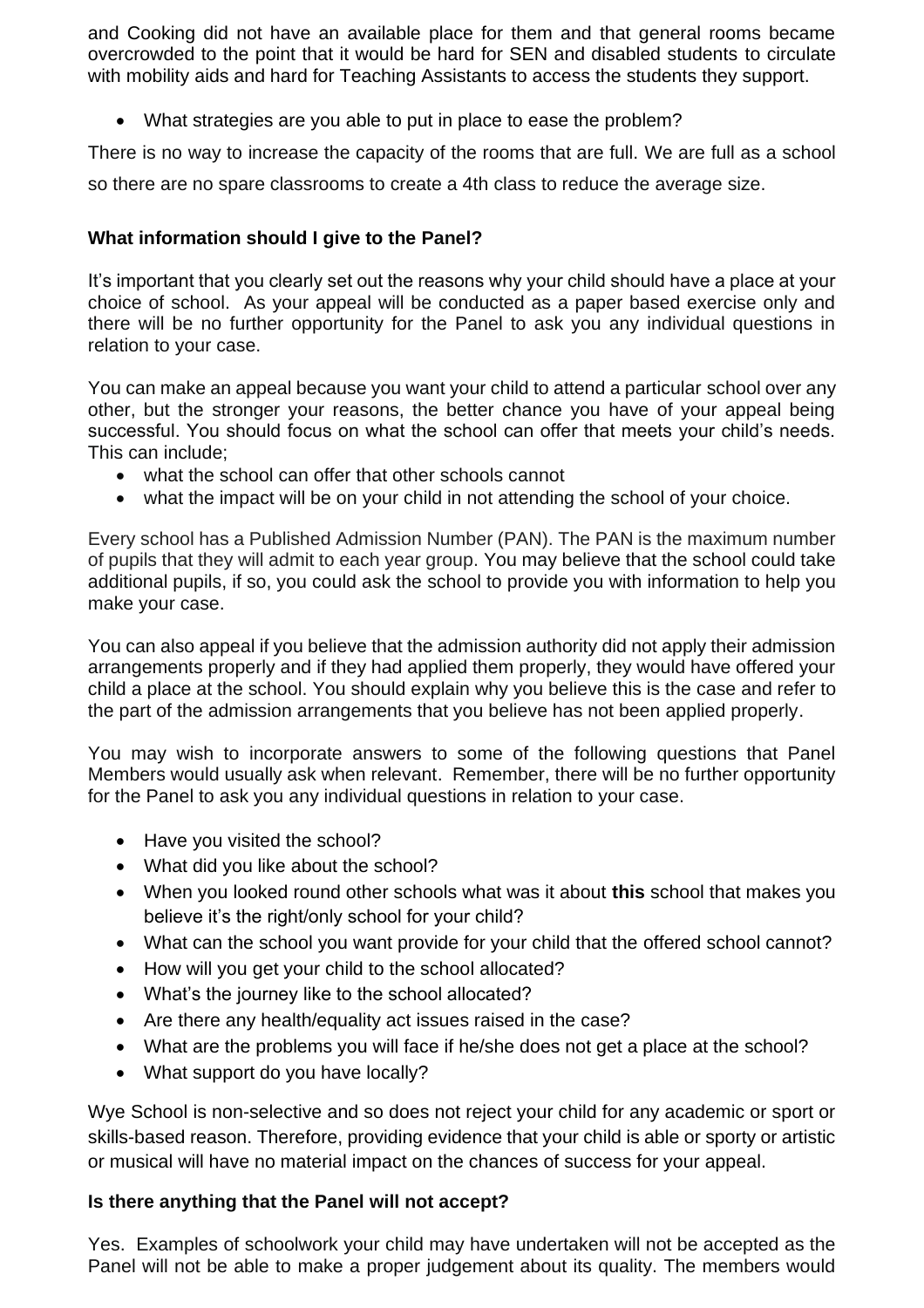have nothing to measure it against and would not know the depth of the work submitted. Also, they would not know whether the work had been carried out unaided.

# **Where do I send my appeal?**

You must submit your appeal directly to the school in the first instance either by email or post. Your appeal form **must not** be sent to your Local Authority.

### **Can I submit additional evidence after the deadline submitting my appeal?**

It is suggested that you provide all of your information at the time of appealing, however if you cannot send all the information and supporting evidence you want to at the time you submit your appeal, it's important you send it at your earliest convenience.

You will be supplied with a copy of all of your case papers at least 10 calendar days in advance of the date when the Panel will meet to decide your appeal. At this time, you will be issued with all documents relating to your appeal, including the individual statement as to why a place was not offered to your child. Within the first 5 calendar days of these papers being issued to you, you will have an opportunity to add any further information. After that time no further addition information can be received as the Panel would require sufficient time to consider your case.

All paperwork will be issued to you electronically via Microsoft Teams and further instructions will be issued to you nearer the time.

# **What happens at an appeal hearing**?

Firstly, the Panel must decide if the school's admission arrangements were correctly and impartially applied in the child's case and decides whether "prejudice" would arise were the child to be admitted.

For the second stage the Panel will consider and balance the prejudice to both the school and the appellant, based upon the school's defence statement.

#### **Decision Making**

The Panel will then discuss and make a decision to either uphold or dismiss your appeal. They will weigh up your case for wanting your child to attend the school against the school's arguments for not being able to admit another child. The Panel will uphold your appeal if it finds that the negative impact on your child of not attending your preferred school outweighs the case put forward by the school's case as to why it cannot admit any more pupils.

#### **When will I be told if my appeal has been successful?**

You will receive notice of the outcome electronically via Microsoft Teams.

The Clerk will normally provide this link to you within 7 calendar days to notify you of the Panel's decision. If the Panel is hearing a large number of appeals, this will be 7 calendar days after the last appeal is considered.

The decision of the Appeal Panel is binding and only the courts, by way of a judicial review, can overturn a decision.

If the Panel upholds your appeal the School must admit your child.

If the Panel does not uphold your appeal you still have a number of options, you may wish to consider.

#### **If the panel does not uphold my appeal what else can I do?**